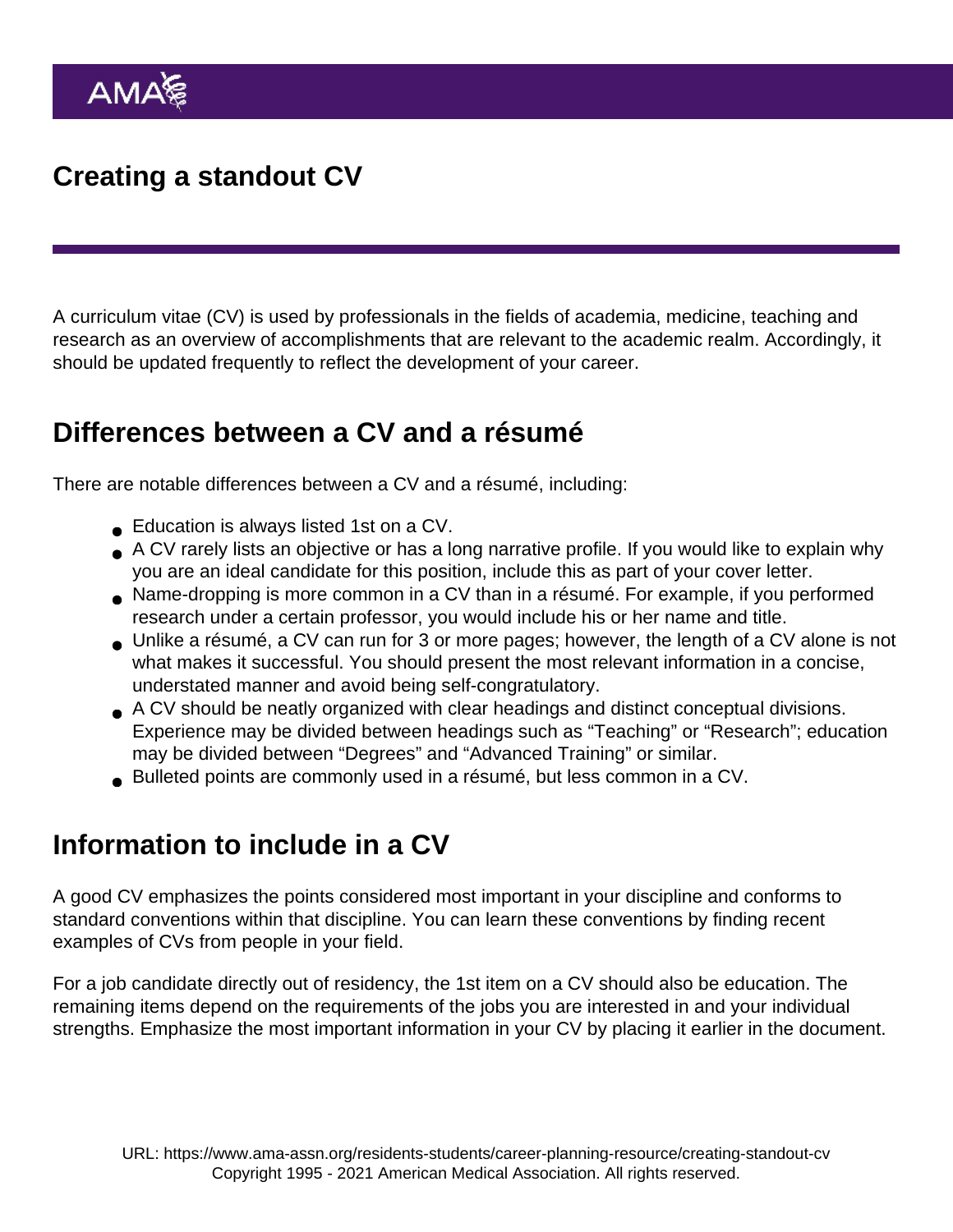A CV should include the following items:

- Your full legal name: This is particularly important if you have ever changed your name. It allows prospective employers to verify that the information you provided is accurate.
- Contact information: Provide only current addresses, phone numbers or email address where you want to receive mail, calls or messages.
- Education: List the most recent 1st with the name of the institution, degree received and dates.
- Certification and licensure: List and give dates of completion for each. If you are in the board certification process but have not yet taken the final boards, state where you are in the process—for example, written boards, oral boards, awaiting results or board-eligible if your specialty board recognizes this designation.
- Postgraduate training: Cite all training that you have completed, such as internship, residency and fellowship, with name of the institution and dates. List the most recent training experience 1st.
- Practice experience: List the most recent practice experience 1st.
- **Professional or teaching appointments: Include academic and professional appointments,** fellowships and other unique training experiences.
- Research and publications: Cite any presentations or publications that you have written or prepared.
- Accomplishments: Provide results from committees on which you served or projects you managed, or you can highlight your clinical and nonclinical administrative or managerial skills.
- Professional society memberships: List the societies to which you belong and any leadership positions you hold.
- Personal and professional references: Include the names of the individuals who can speak to the quality of your skills or your personality for the past several years. Inform anyone whom you would like to list as a reference that you would like to include them on your reference list.

A CV is not the place to discuss anticipated compensation, reasons for leaving previous positions, personal health problems or disabilities, examination scores or license and DEA number. You should also omit references to your race, religion, age, place of birth, citizenship and marital status.

## Tips for descriptions of professional experiences and employment

Two common strategies you can use while writing a CV are gapping and parallelism.